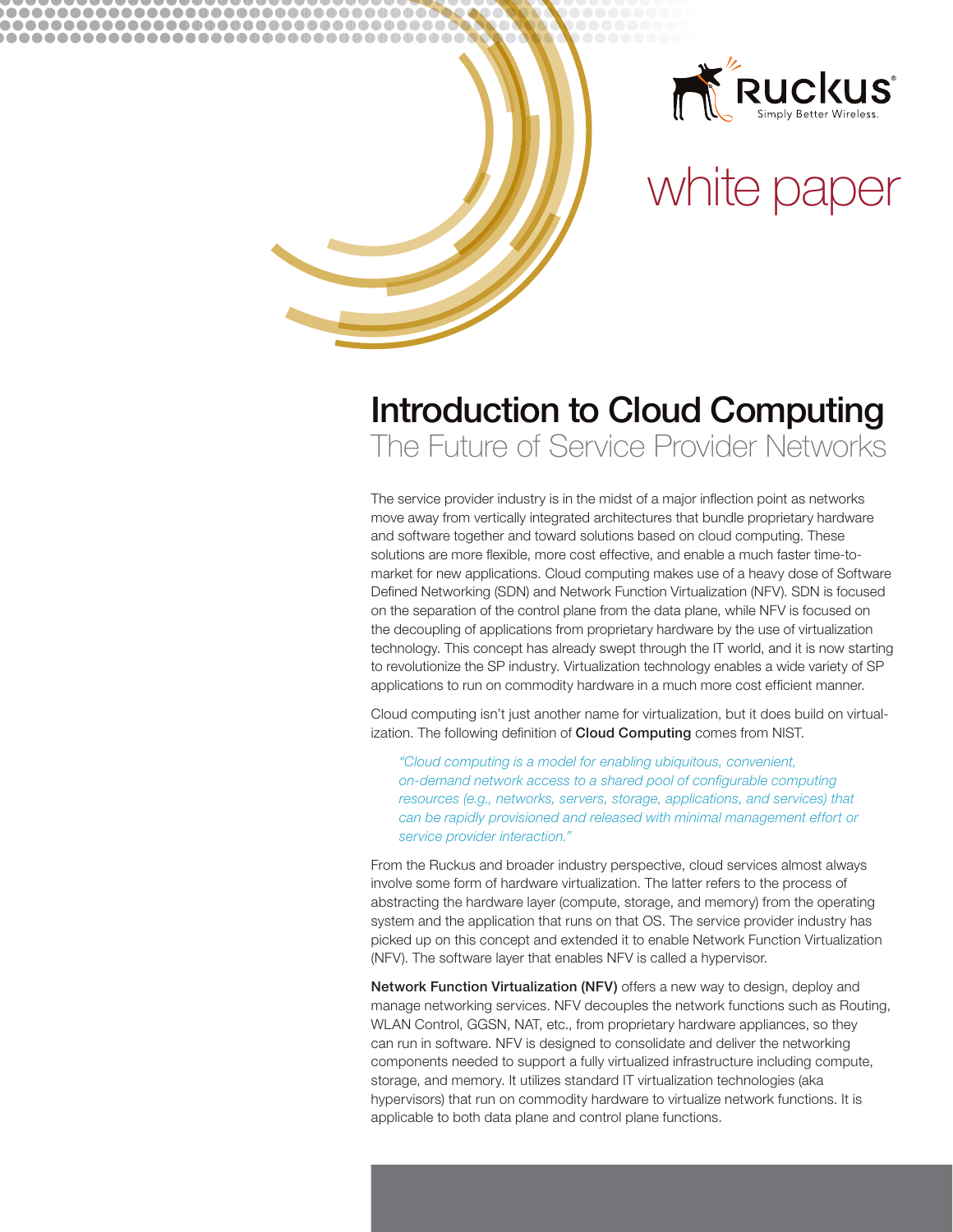## **Introduction to Cloud Computing** The Future of Service Provider Networks

...................................

...........................

............................

A hypervisor, also known as a virtual machine manager, is a program that allows multiple operating systems to share a single host. Each operating system appears to have the host's compute, storage, and memory all to itself. However, the hypervisor is actually controlling underlying resources, allocating what is needed to each operating system in turn and making sure that each operating system cannot disrupt the others. This is done using the concept of a virtual machine.

The virtual machine (VM) provides the virtual compute, storage, and memory resources required for the user's application. In a managed service environment each customer can be assigned their own instance of an application that runs on their VM. Another option would allow multiple customers to share an instance of an application by operating in a multi-tenant environment within a single VM. The latter is a much more cost-effective way of deploying virtualized services.

In Figure 1 we see the hypervisor software sitting atop physical resources that include compute, storage, and memory. The hypervisor creates a series of virtual machines and each virtual machine can provide services for a different application. The applications and OS that run on a VM have no idea that they are actually running on a hypervisor, it is all abstracted away.

The following are the most popular hypervisors in the industry:

- The VMware vSphere hypervisor is the clear leader in this market. Most of VMware's deployments are in private clouds for large enterprises. (65%)
- Microsoft has a hypervisor called Hyper-V (25%)
- KVM (kernel-based virtual machine) is an open-source hypervisor with a lot of industry traction. Distributions are available from 3rd parties that will provide support such as Red Hat and many others. (8%)
- Xen and Virtual Box (4%)

## **Cloud Services**

There are several different instantiations of a cloud service including public clouds, private clouds, and hybrid clouds. A public cloud is a service that allows customers to share network infrastructure. The customers pay for compute capacity (defined as CPU, memory, and storage) on an as-needed basis. If the customer's application requires greater amounts of processing power, the hypervisor can dynamically provide this resource and the user is charged on a usage basis. As the user's demand drops, the hypervisor will release those resources. As long as the underlying resources are available, the user can access more and more compute capacity, as their circumstances require. Public clouds are usually the domain of cloud service providers.

In some situations, it might not be acceptable to assume that additional compute capacity will be there when needed. In these cases a hybrid cloud could be provided which sets aside resources in a public cloud for a specific customer. This approach will be more expensive, but it does guarantee that those resources will be there when required. The third option is a private cloud. In this situation the hardware resources are in the data center of a specific company and those resources are only for the benefit of the users of that company. This means that various departments can access resources as required based on their needs.





FIGURE 1: Network Function Virtualization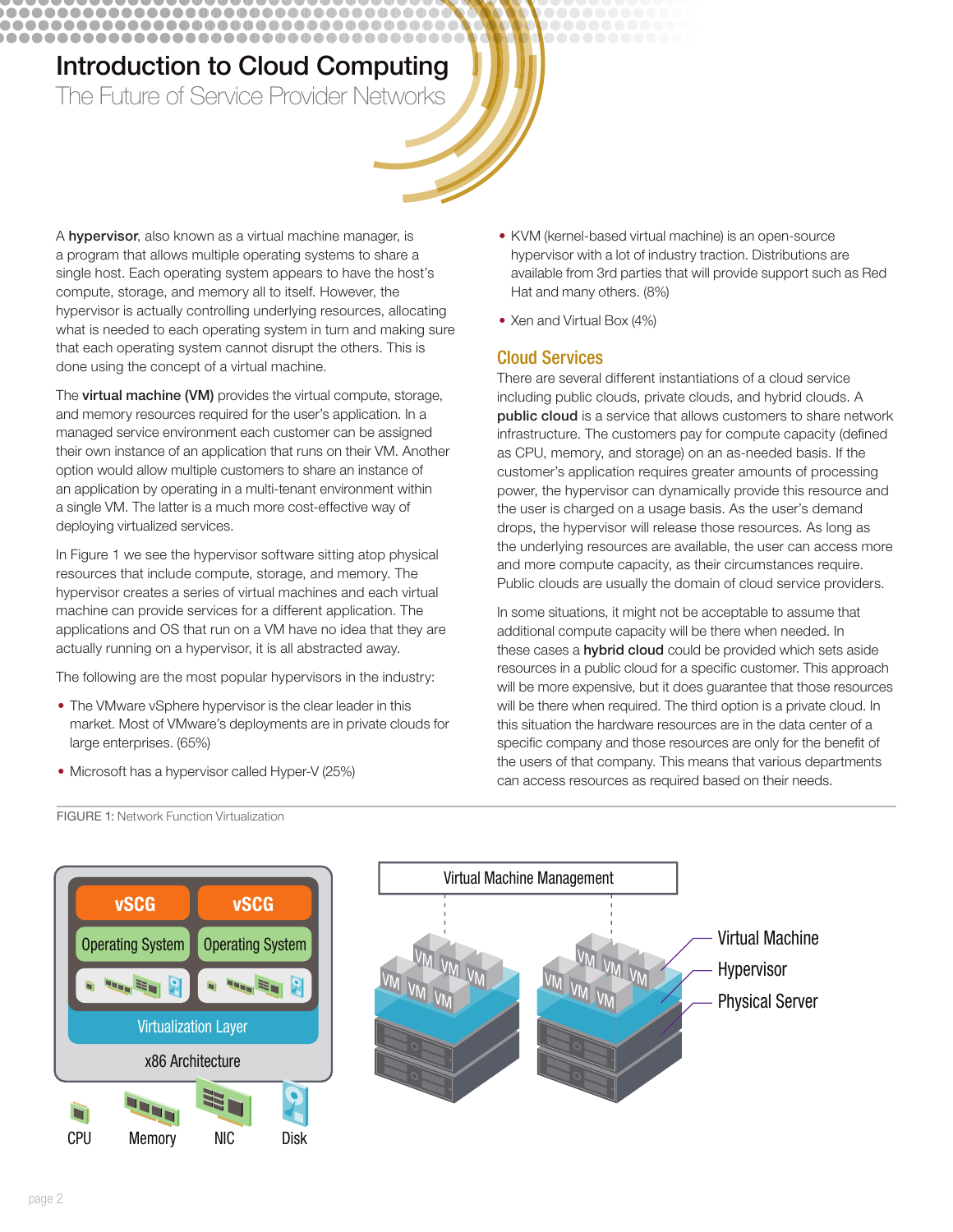# **Introduction to Cloud Computing** The Future of Service Provider Networks

................................... ....................................

\_\_\_\_\_\_\_\_\_\_\_\_\_\_\_\_\_\_\_\_\_\_\_\_\_\_\_\_\_\_\_\_\_\_

The key capabilities of a cloud computing architecture include:

- Pricing allows the user to pay for only the compute resources that they need. As their usage goes up so does their cost.
- Resource abstraction and pooling In a cloud environment all customers share compute capacity, but are unaware of this arrangement as it is abstracted away by the hypervisor. They just know that they get capacity when they need it.
- Network centric Cloud services sit in a data center and are accessed via the network.
- Simple, fast provisioning of resources It becomes possible to very quickly turn-up new applications in this environment.
- Rapidly and elastically provisioned resources allows applications to dynamically acquire more compute resources as their circumstances dictate. This is one of the most compelling features of a public cloud, as it allows applications to easily deal with sudden bursts of traffic without always having to plan resources for maximum load.

A Public Could Service can be offered in one of three different ways:

Infrastructure as a Service - a service made popular by Amazon Web Services (AWS) and others. It includes the hardware infrastructure and virtualization layer (aka the hypervisor). The users of the

**FIGURE 2: Network Function Virtualization** 

service runs their OS, application, and libraries on top of the service provider's hypervisor. The OS will make requests to the hardware layer for support. The hypervisor intercepts these requests and then relays them to the underlying hardware elements. Multiple users can run their software on a host at the same time with no knowledge of the others. The hypervisor shares the available hardware resources as required by the various applications.

Platform as a Service - provides an additional layer of services a top an laaS infrastructure, which typically includes middleware such as application servers and databases.

Software as a Service - has been made popular by applications from companies like Intuit and many others. SaaS is almost always used in B-C applications, where the user is able to access and use a particular application via the Internet.

### A Deeper Look @ Network Function Virtualization

Network Function Virtualization is a key building block in a cloud computing architecture. The following figure looks at NFV in more detail.

In Figure 2 we see the ETSI (European Telecommunications Standards Institute) view of network function virtualization. We'll start by looking at the virtualization layer in the lower left corner. This is where we find the hypervisor, which sits atop the physical infrastructure that includes compute, storage, and

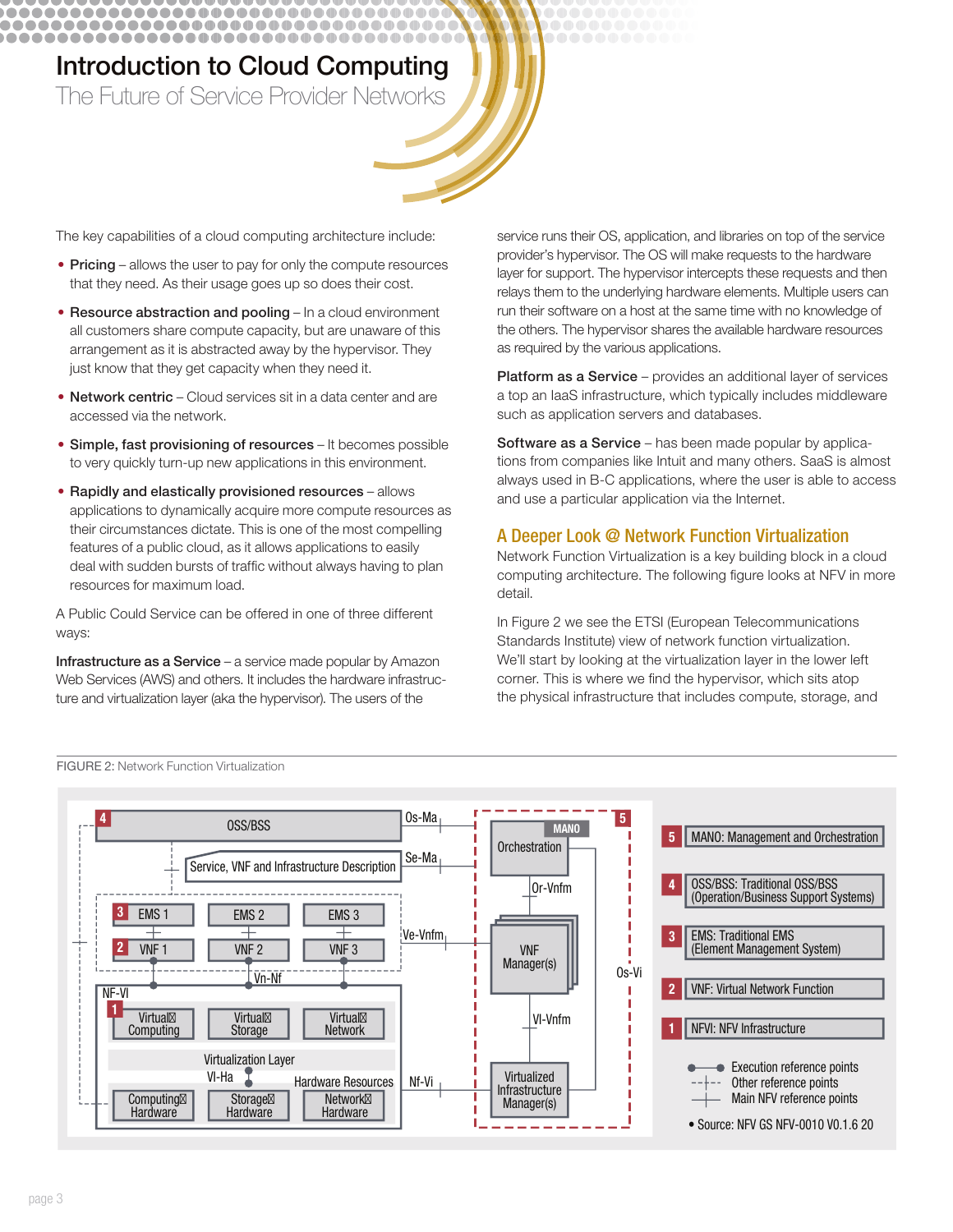

FIGURE 3: OpenStack as the Basis of a Cloud OS



memory resources. The virtualization layer must be managed and to that end we have the virtualized infrastructure manager. The open-source community has kicked-off a major effort here called OpenStack to do the virtualization layer management. OpenStack will often be deployed with KVM, which is an open-source hypervisor, and together they can be thought of as a cloud operating system. Proprietary solutions from vendors like Microsoft and VMware will implement something similar for the virtualization layer management function in their architectures. Sitting a top the hypervisor is the customer's application and OS. These applications will typically have their own EMS systems, which can in turn work with upstream OSS/BSS systems. The virtualized applications also need a manager and in this drawing it is referred to as the Manager of Managers. It provides management, orchestration and provisioning of the underlying applications. This would, amongst other things, include a coordination process when service chaining is involved. The Manager of Managers function would typically be provided by a 3rd party that would make use of APIs to manage a variety of different applications from different vendors.

OpenStack can be thought of as an open-source cloud computing operating system. Predominantly acting as an Infrastructure as a Service (laaS) platform, it is available under the terms of the Apache License. The project is managed by the

OpenStack Foundation, a non-profit corporate entity established in September 2012 to promote OpenStack software and its community. There are many OpenStack distributions.

#### **Practical Aspects of NFV**

A service provider who follows the NFV design principles will implement one or more Virtualized Network Functions (VNF). A VNF by itself does not automatically provide a usable product or service. To that end, it is necessary to introduce the notion of service chaining, where multiple VNFs are used in sequence to deliver a service.

NFV presumes and emphasizes the widest possible flexibility as to the physical location of the virtualized functions. This means a service provider could locate NFV in all possible locations including national data centers, regional data centers, the customer premises, and anywhere else that makes sense.

#### **Software Defined Networking**

SDN, or Software-defined networking, is a concept related to NFV, but they refer to different domains. SDN is focused on the separation of the control plane from the data plane, while NFV is focused on decoupling network functions from the underlying compute layer.